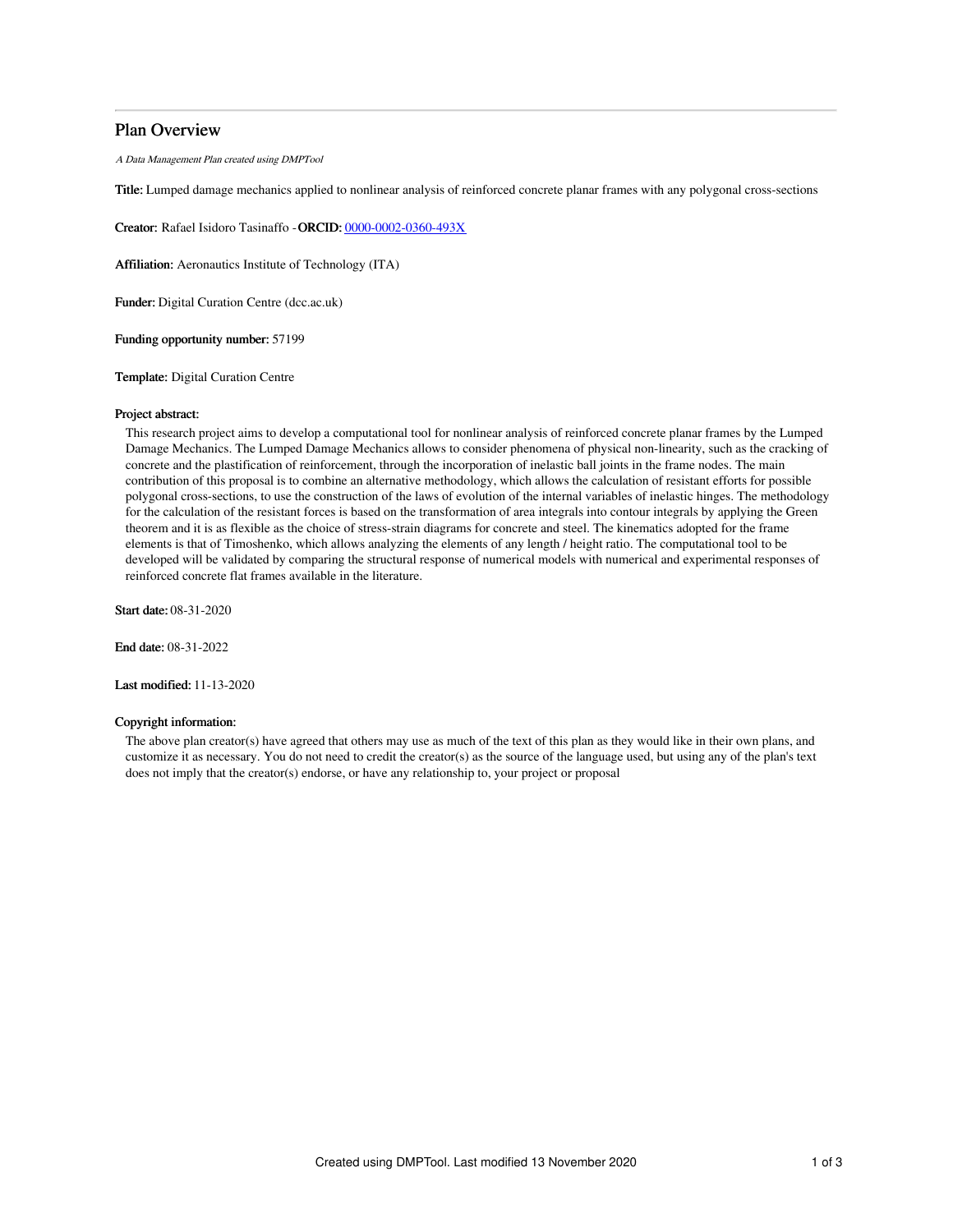# Lumped damage mechanics applied to nonlinear analysis of reinforced concrete planar frames with any polygonal cross-sections

## Data Collection

### What data will you collect or create?

The data that will be collected are experimental and numerical results of structural analysis of reinforced concrete frames, available in acessable papers on the literature. The created data are the ones obtained from the numerical tool that is going to be developed in this project.

#### How will the data be collected or created?

The data will be collected from papers on the literature, that are available from the portal of search of the library of the Instituto Tecnológico de Aeronáutica. The data will be created from numerical calculations in a Fortran Code and the results are going to be presented in graphics and figures using the Origin and the Acadview softwares.

### Documentation and Metadata

#### What documentation and metadata will accompany the data?

The documentation that will accompany the data are the reports from the discipline "seminario de tese", the dissertation theses and papers. No metadata will accompany the data.

# Ethics and Legal Compliance

#### How will you manage any ethical issues?

All the softwares required in the present research are free or we have a licence to use it.

# How will you manage copyright and Intellectual Property Rights (IP/IPR) issues?

Copyright and intellectual property rights are going to be managed by the proper citation of the references in the developed documentation.

### Storage and Backup

#### How will the data be stored and backed up during the research?

The data will the stored in the personal computer of the solicitant of the project and backed up in the personal computer of the supervisor of the project and also in the Google Drive.

#### How will you manage access and security?

The computer are acessed only by the solicitant and the supervisor of the project. The googledrive backup is only acessable to the authors of the project.

# Selection and Preservation

#### Which data are of long-term value and should be retained, shared, and/or preserved?

The data that is of long-term value is the developed computational tool, wich will be properly backed up in order to be used in future researches.

#### What is the long-term preservation plan for the dataset?

The dissertation is eletronically stored by the Instituto Tecnológico de Aeronautica and also stored in paper on its libraty. The computational code and the papers will be stored in the personal computer of the supervisor of the project and also backed up in an external HD.

### Data Sharing

#### How will you share the data?

The dissertation will be acessable in the site ["http://www.bdita.bibl.ita.br/tesesdigitais/"](http://www.bdita.bibl.ita.br/tesesdigitais/%2522) and the papers will be published in perreviewed periodics and congresses. The computational code will be available only for the research group partners.

#### Are any restrictions on data sharing required?

There are no restrictions on data sharing required.